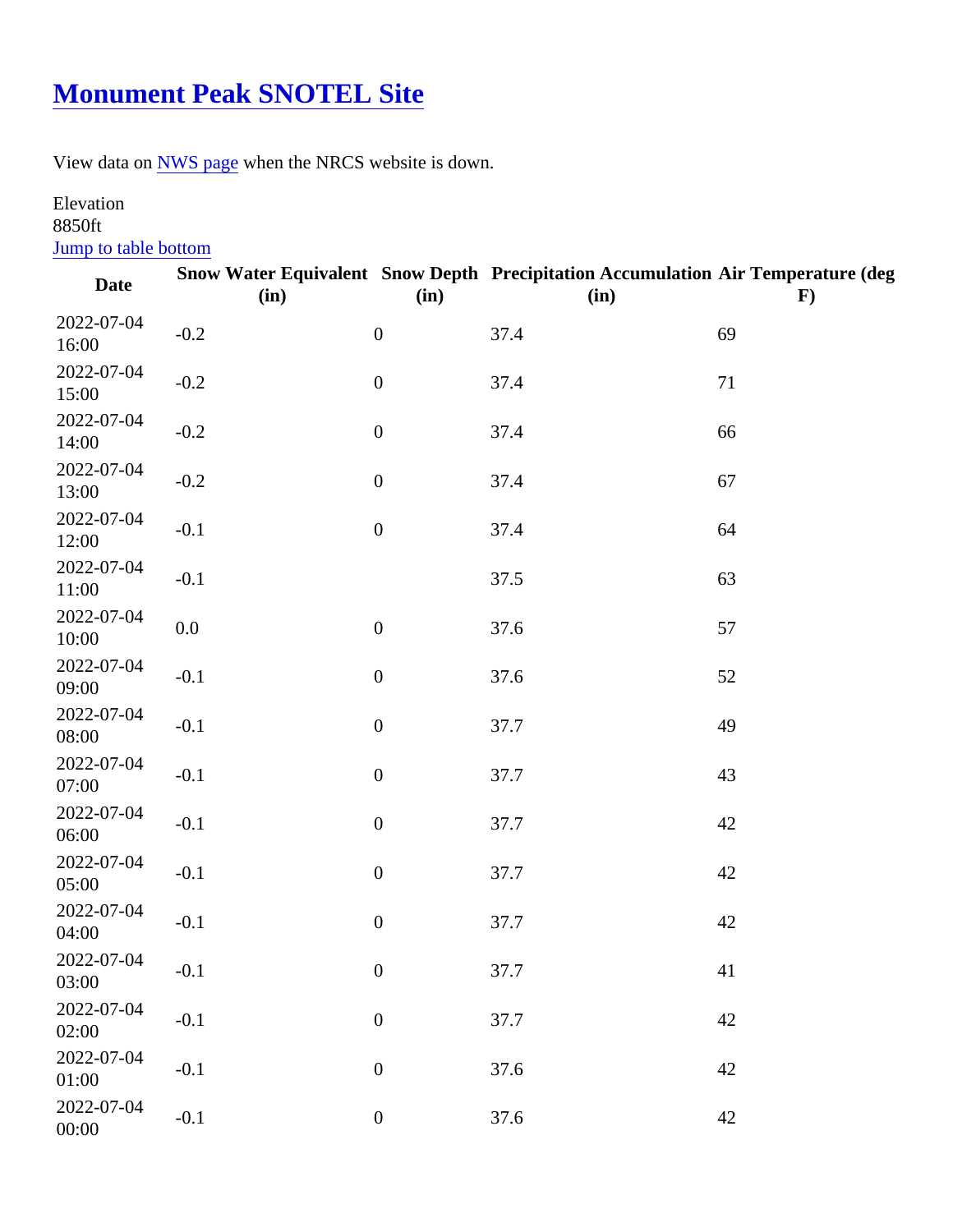| <b>Date</b>         | (in)   | (in)             | Snow Water Equivalent Snow Depth Precipitation Accumulation Air Temperature (deg<br>(in) | $\mathbf{F}$ |
|---------------------|--------|------------------|------------------------------------------------------------------------------------------|--------------|
| 2022-07-03<br>23:00 | $-0.1$ | $\boldsymbol{0}$ | 37.6                                                                                     | 43           |
| 2022-07-03<br>22:00 | $-0.1$ | $\boldsymbol{0}$ | 37.6                                                                                     | 43           |
| 2022-07-03<br>21:00 | $-0.1$ | $\boldsymbol{0}$ | 37.6                                                                                     | 44           |
| 2022-07-03<br>20:00 | $-0.1$ | $\boldsymbol{0}$ | 37.6                                                                                     | 46           |
| 2022-07-03<br>19:00 | $-0.1$ |                  | 37.5                                                                                     | 47           |
| 2022-07-03<br>18:00 | $-0.1$ | $\boldsymbol{0}$ | 37.3                                                                                     | 59           |
| 2022-07-03<br>17:00 | $-0.1$ | $\boldsymbol{0}$ | 37.3                                                                                     | 66           |
| 2022-07-03<br>16:00 | $-0.1$ | $\boldsymbol{0}$ | 37.2                                                                                     | 66           |
| 2022-07-03<br>15:00 | $-0.2$ | $\boldsymbol{0}$ | 37.3                                                                                     | 55           |
| 2022-07-03<br>14:00 | $-0.2$ | $\boldsymbol{0}$ | 37.2                                                                                     | 62           |
| 2022-07-03<br>13:00 | $-0.2$ |                  | 37.2                                                                                     | 66           |
| 2022-07-03<br>12:00 | $-0.2$ | $\boldsymbol{0}$ | 37.2                                                                                     | 68           |
| 2022-07-03<br>11:00 | $-0.1$ | $\boldsymbol{0}$ | 37.3                                                                                     | 63           |
| 2022-07-03<br>10:00 | $-0.1$ | $\boldsymbol{0}$ | 37.3                                                                                     | 64           |
| 2022-07-03<br>09:00 | $-0.1$ | $\boldsymbol{0}$ | 37.4                                                                                     | 60           |
| 2022-07-03<br>08:00 | $-0.1$ | $\boldsymbol{0}$ | 37.5                                                                                     | 58           |
| 2022-07-03<br>07:00 | $-0.1$ | $\boldsymbol{0}$ | 37.5                                                                                     | 47           |
| 2022-07-03<br>06:00 | $-0.1$ | $\boldsymbol{0}$ | 37.5                                                                                     | 47           |
| 2022-07-03<br>05:00 | $-0.1$ | $\boldsymbol{0}$ | 37.5                                                                                     | 48           |
| 2022-07-03<br>04:00 | $-0.1$ | $\boldsymbol{0}$ | 37.5                                                                                     | 47           |
| 2022-07-03<br>03:00 | $-0.1$ | $\boldsymbol{0}$ | 37.5                                                                                     | 46           |